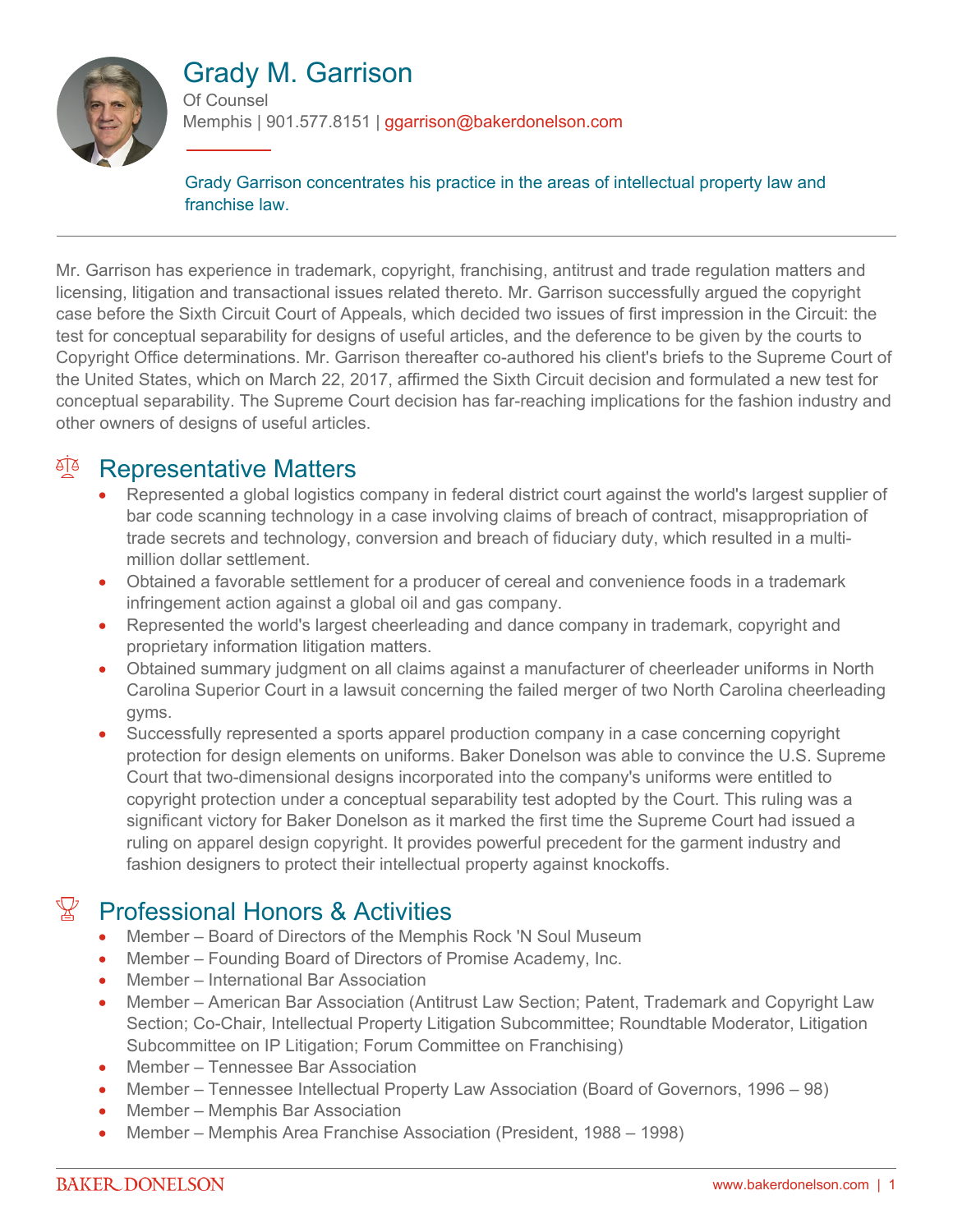- AV<sup>®</sup> Preeminent™ Peer Review Rated by Martindale-Hubbell
- Listed in *The Best Lawyers in America*® since 1995 in the areas of Franchise Law, Trademark Law and Intellectual Property Litigation Law
- Named the *Best Lawyers'* 2014 Memphis Trademark Law "Lawyer of the Year"
- Named the *Best Lawyers'* 2013 Memphis Litigation Intellectual Property and 2013 Memphis Trademark Law "Lawyer of the Year"
- Listed in *Mid-South Super Lawyers*, Intellectual Property, since 2006
- Named to *Business Tennessee* magazine's "150 Best Lawyers" in the area of intellectual property law (2009)
- Adjunct Professor and Founder Franchise Law, University of Memphis School of Law
- Adjunct Professor Copyright and Licensing, University of Memphis School of Music

#### $\perp$  Publications

- Co-author "Nike Jumpman Logo: Not Yet a Slam Dunk," *IAM Weekly International Reports* (July 2018)
- "New Copyright Protection Test for Designs of Useful Articles," *IAM Weekly International Reports* (December 2017)
- "Copyright Protection for Designs of Useful Articles," reprint, *Lexology* (April 2016)
- "Copyright Protection for Designs of Useful Articles," *IAM Weekly International Reports* (April 2016)

### **<u>U</u>** Speaking Engagements

- "Untangling Alice: A New Blueprint for "Abstract Idea" Litigation and for Patent Prosecution?" (November 2018)
- "The Copyright Act and Conceptual Separability: Statutory Construction and Clear Meaning" (April 2018)
- "A New Test for Copyright Protection for Designs of Useful Articles," The Florida Bar's 9th Annual Intellectual Property Symposium (April 2018)
- "Can Tech Companies Be Required to Monitor and Filter Out "Illegal Content"?" (December 2017)
- "Branding Inside & Out" (November 2017)
- "Copyright Infringement in the Cloud," ABA Intellectual Property Litigation Roundtable Series (February 2016)
- "After Lexmark, Is International Patent Exhaustion on the Horizon?," ABA Intellectual Property Litigation Roundtable Series (December 2015)
- "Three Upcoming Patent Law Decisions Expected from the Supreme Court," ABA Intellectual Property Litigation Roundtable Series (April 2015)
- "Selected Hot Topics in Intellectual Property Law 2014," ABA Intellectual Property Litigation Roundtable Series (October 2014)
- Co-presenter "A Review of Significant Intellectual Property Developments in 2012," University of Mississippi's annual "CLE by the Hour" seminar (December 2012)

## $\Im$  Education

- New York University, LL.M. in Trade Regulation, 1977
- Memphis State University, J.D., 1972
- Vanderbilt University, B.A., 1967,
	- Phi Eta Sigma,
	- Phi Beta Kappa

#### $\stackrel{\frown}{\Rightarrow}$  Admissions

• Tennessee, 1972